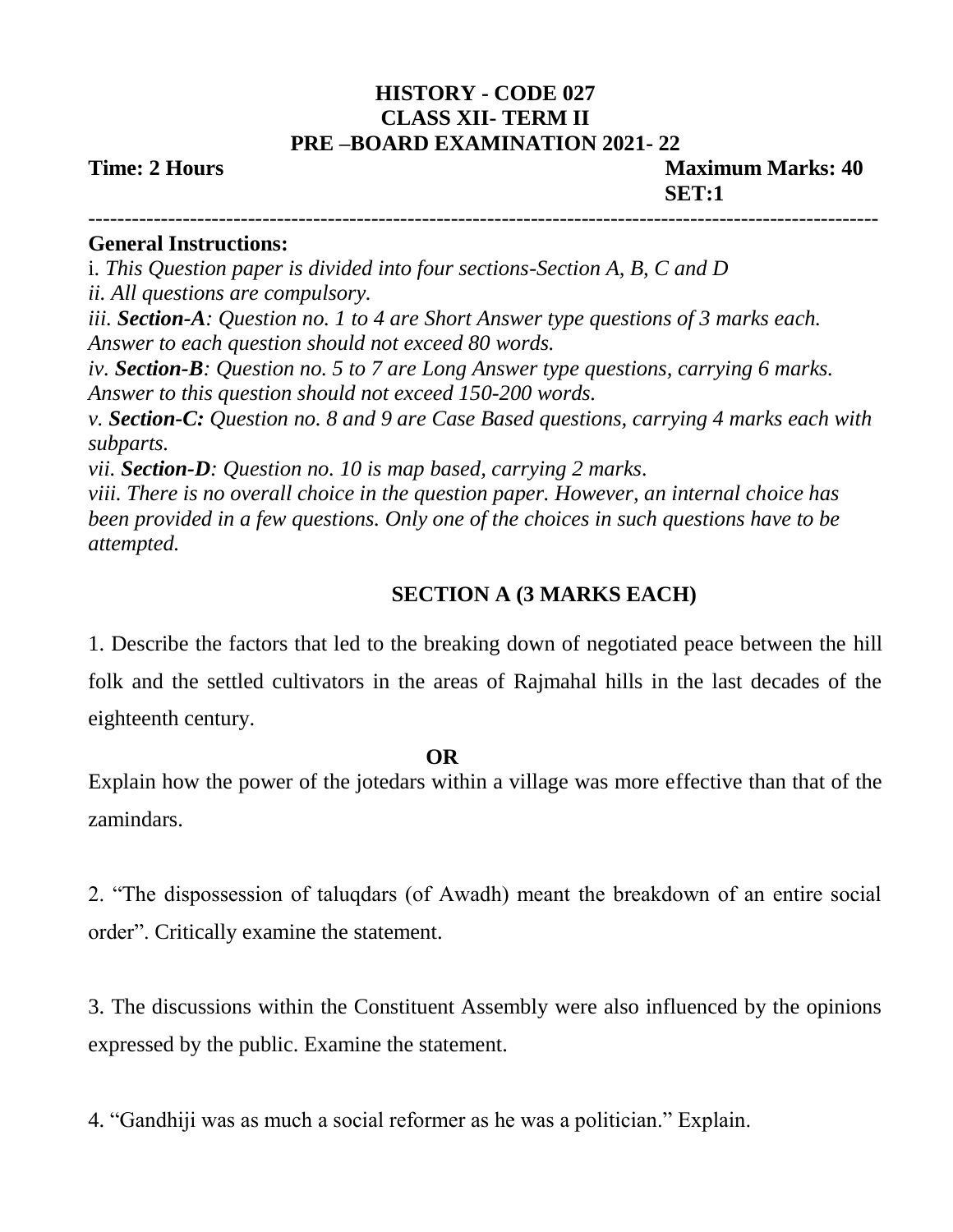## **SECTION B (6 MARKS EACH)**

5. "The rumours in 1857 began to make sense when seen in the context of the policies pursued by the British from late 1820's". Support the statement with evidence.

6. "Chronicles commissioned by the Mughal emperors are an important source for studying the empire and the its court". Critically examine the given statement.

#### **OR**

Explain the role played by women of the imperial household in the Mughal Empire.

7. Describe how Gandhiji knitted the Non-cooperation movement as a popular movement.

#### **OR**

Describe the different sources from which we can reconstruct the political career of Gandhiji and the history of the nationalist movement.

#### **SECTION C**

#### **Case Based questions**

8. Read the source below and answer the questions that follow:

### **Darbar-i Akbari**

Abu'l Fazl gives a vivid account of Akbar's darbar:

Whenever His Majesty (Akbar) holds court (darbar) a large drum is beaten, the sounds of which are accompanied by Divine praise. In this manner, people of all classes receive notice. His Majesty's sons and grandchildren, the grandees of the Court, and all other men who have admittance, attend to make the kornish, and remain standing in their proper places. Learned men of renown and skilful mechanics pay their respects; and the officers of justice present their reports. His Majesty, with his usual insights, gives orders, and settles everything in a satisfactory manner. During the whole time, skilful gladiators and wrestlers from all countries hold themselves in readiness, and singers, male and female, are in waiting. Clever jugglers and funny tumblers also are anxious to exhibit their dexterity and agility. 8.1. What do you understand by the term 'kornish'? (1)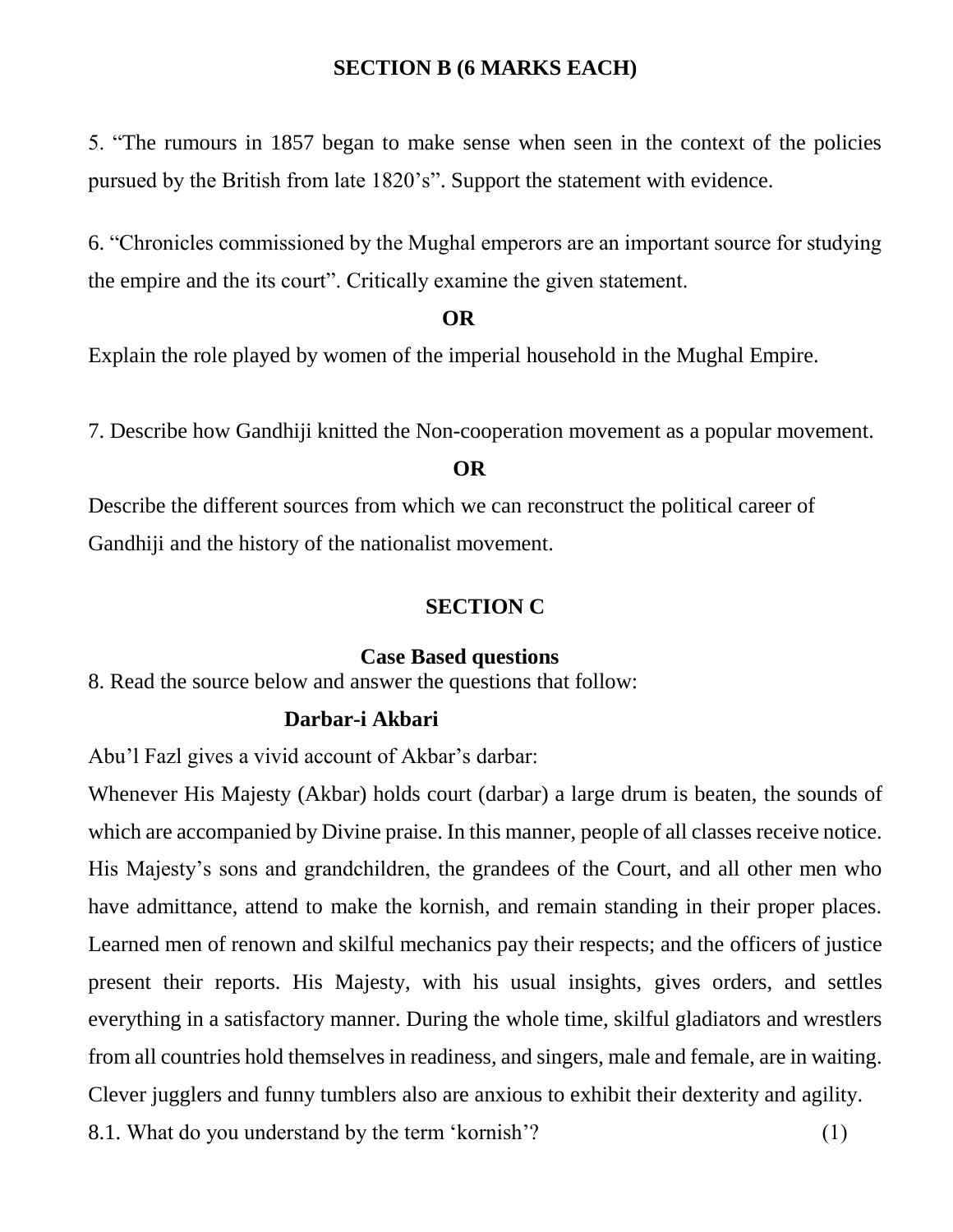8.3. How do we know that the emperor occupied the central position in the court? (2)

9. Read the source below and answer the questions that follow:

#### **"We want removal of our social disabilities."**

Dakshyani Velayudhan from Madras argued:

What we want is not all kinds of safeguards. It is the moral safeguard which gives protection to the underdogs of this country.. I refuse to believe that seventy million Harijans are to be considered as a minority…what we want is the.. immediate removal of our social disabilities.

| 9.1. Why did Veluyudhan refuse to consider Harijans as a minority?                  | (1) |
|-------------------------------------------------------------------------------------|-----|
| 9.2. During the national movement who had demanded for separate electorates for the |     |
| Depressed classes and who had strongly opposed it?                                  | (1) |
| 9.3 What were some of the social disabilities suffered by the Depressed castes?     | (2) |

## **Section-D Map Skill Based Question**

10.a) On the given political outline map of India, locate and label ANY ONE of the following with appropriate symbol:

| i) The place where the Jallian walla Bagh massacre took place. |  |
|----------------------------------------------------------------|--|
| OR                                                             |  |

ii) The place from where Gandhiji began the Salt March on  $12<sup>th</sup>$  March, 1930.

(1)

b) On the same outline map of India, a place related to the centres of the Revolt of 1857 is marked as **A**. Identify it and write its name on the line drawn near it. (1)